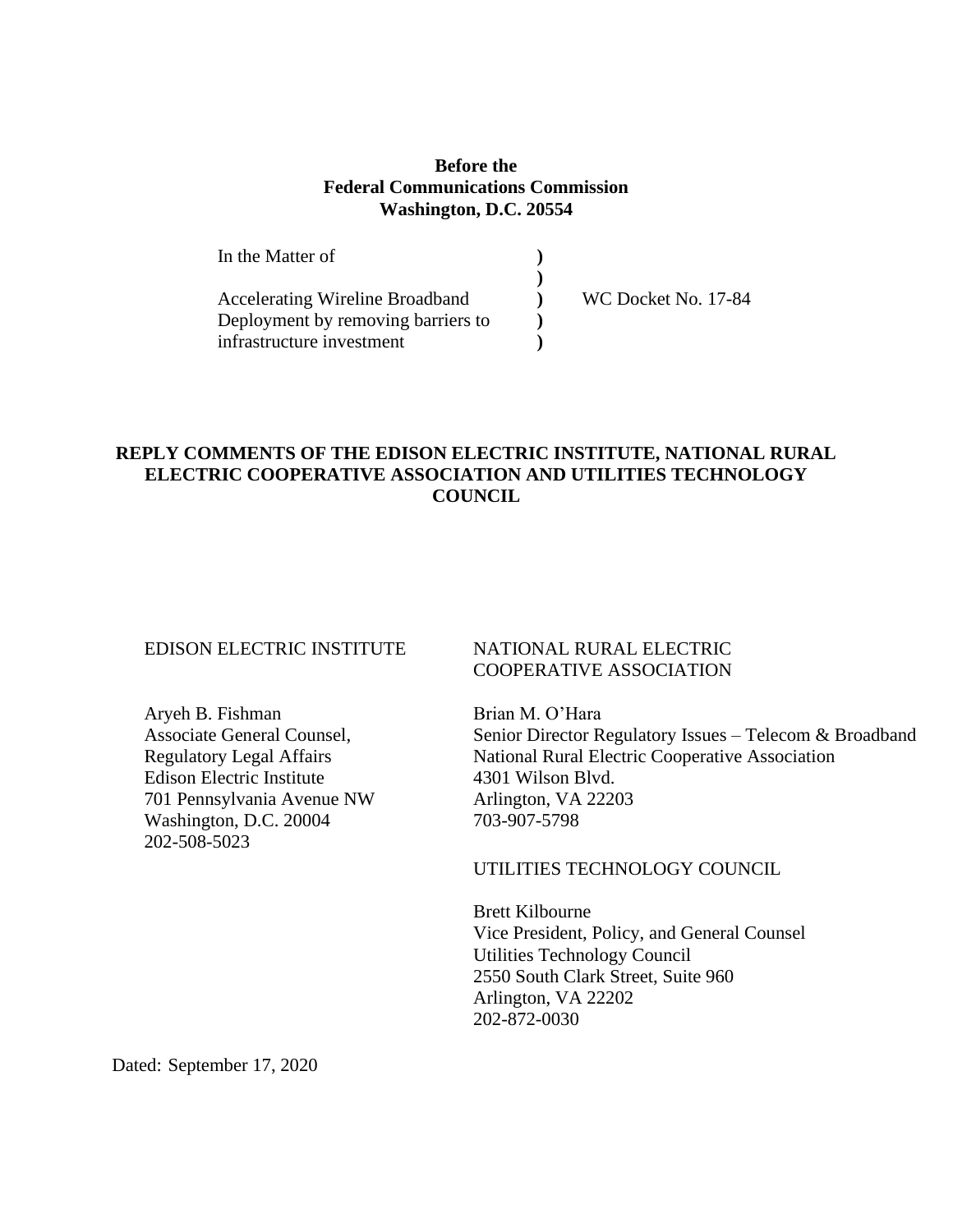# **TABLE OF CONTENTS**

## [SUMMARY](#page-2-0) REPLY COMMENTS

[I. Shifting pole replacement costs to pole owners contravenes the statute and the](#page-5-0)  [Commission's orders.](#page-5-0)

[A. The statute constrains the circumstances under which pole replacement costs due to](#page-6-0)  [insufficient pole capacity can be allocated beyond the entity initiating the request for access to](#page-6-0) [the poles.](#page-6-0)

[1. The Commission's jurisdiction over pole replacement costs is constrained by Section](#page-7-0)  [224\(h\) and the Commission's Rule 1.1408\(b\).](#page-7-0)

[2. Utilities are not "direct beneficiaries" of poles replaced to meet a request for access to](#page-9-0)  [poles under Section 224.](#page-9-0)

[B. Discounting costs for a pole replaced to accommodate new attachments because of](#page-10-0)  [insufficient capacity cannot be squared with the broader principles of the FCC's section 224](#page-10-0)  [policy.](#page-10-0)

[II. There is no need to clarify the Commission's rules and policy concerning cost](#page-11-0)  [responsibility for modifications to bring poles and existing attachments into compliance with](#page-11-0)  [applicable safety and other requirements.](#page-11-0)

[III. The Commission should dismiss the Petition as the issues raised cannot be addressed](#page-12-0)  [summarily and outside of a rulemaking.](#page-12-0)

[IV. Previous rulemakings do not provide a legal foundation for NCTA's Petition.](#page-14-0) **[CONCLUSION](#page-15-0)**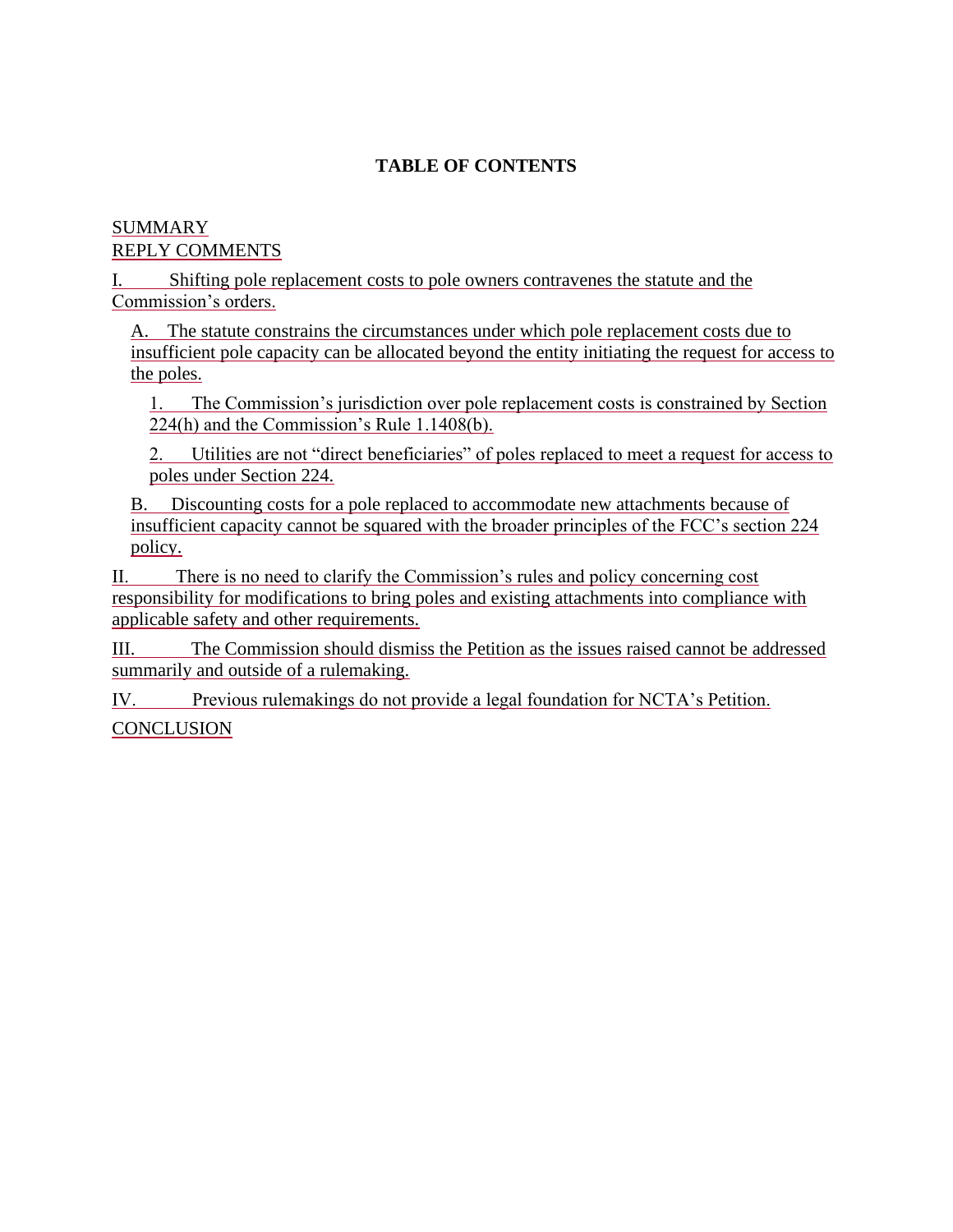#### **SUMMARY**

<span id="page-2-0"></span>The Federal Communications Commission ("FCC" or "Commission") should reject the Petition for Declaratory Ruling filed in this proceeding by NCTA – the Internet & Television Association ("NCTA") as it unreasonably asks the Commission to upend its existing make-ready policies concerning pole replacements to accommodate pole attachment requests. The Commission's current pole replacement policies ensure that utilities receive just compensation for their incremental costs, and administratively shifting these incremental costs to utilities is contrary to the Commission's policy and would have the effect of undermining the Commission's pole attachment rate formulae. Moreover, the Commission's current policy with respect to pole replacements acknowledges that leaving pole owners with unrecovered costs would raise constitutional questions regarding just compensation and create a disincentive for utilities to build taller poles or perform such pole replacements at all.

Comments on the record overwhelmingly demonstrate that NCTA's Petition is flawed and baseless. Comments demonstrate that the Commission has limited jurisdiction with respect to pole replacements. Moreover, these comments show that NCTA's requested relief is contrary to Section 224 of the Communications Act and Section 1.1408 of the Commission's rules regarding the "modification costs." Furthermore, these comments correctly observe that the Petition overreaches in its attempt to supplant the Commission's polices by shifting the incremental costs of pole replacements onto pole owners. The Commission's long-standing cost causation policies require the new attacher to pay for the costs of pole replacements. Moreover, the Commission has already clearly stated that pole owners do not share in the costs of pole modifications merely because they incidentally benefit from additional capacity on the pole. Finally, this is consistent with the Commission's rationale underlying its pole attachment rates,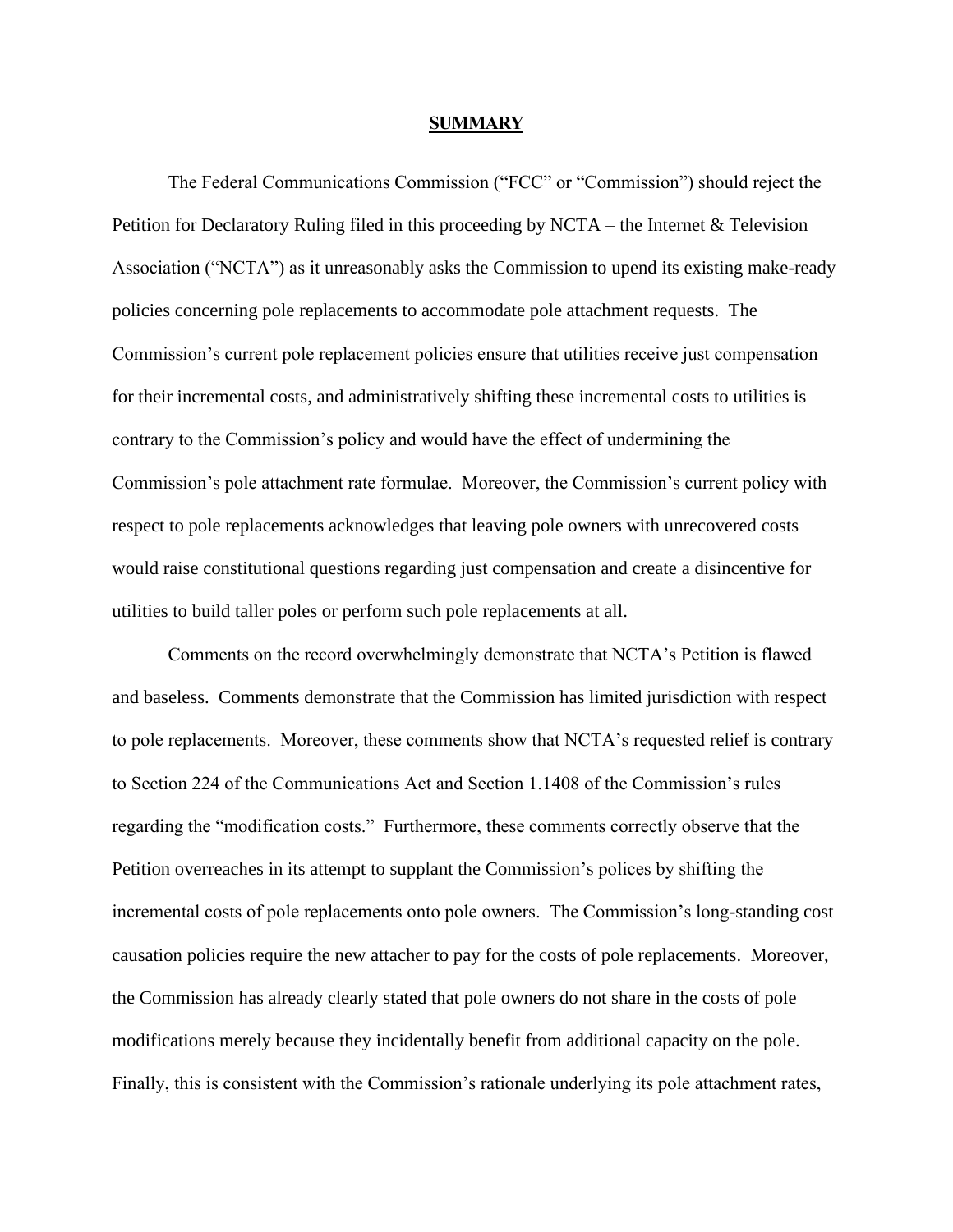as well as to encourage pole owners to voluntarily replace poles in order to accommodate new attachments.

In addition to these substantive issues, the Petition is procedurally defective because it seeks relief that may not be granted through declaratory ruling. NCTA seeks to circumvent a rulemaking proceeding and avoid factual issues which would be better addressed in the context of a complaint proceeding. There is no question or controversy here that requires clarification; instead, NCTA is fundamentally requesting a change in the Commission's policies and there is no supporting evidence upon which it bases its claims regarding pole replacement practices by utilities. Additionally, the Commission may not avoid the need to provide adequate notice and opportunity for comment on any such change in the rules, despite comments that claim that a past proposal, never adopted, fulfills the agency's administrative requirements.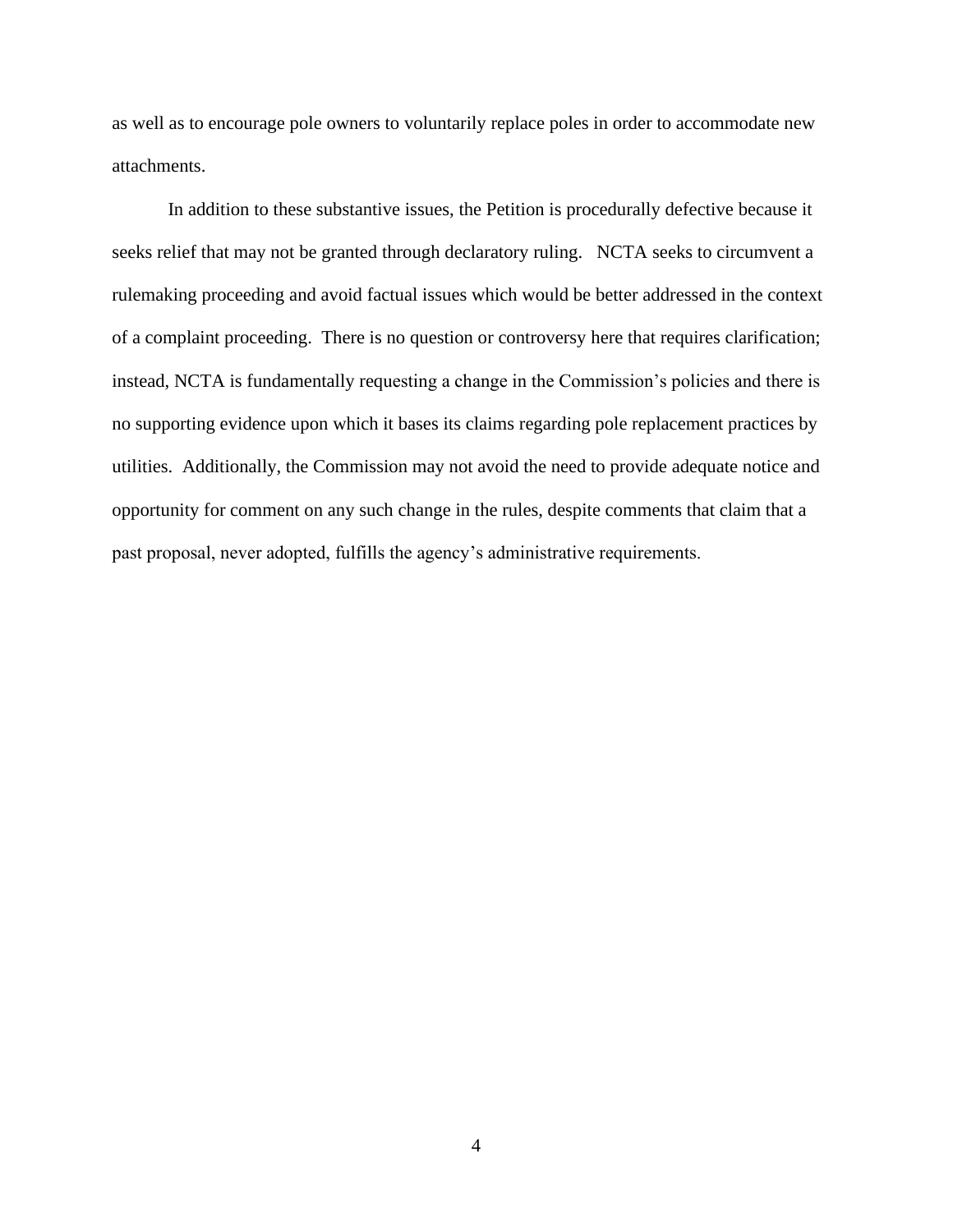### **Before the Federal Communications Commission Washington, D.C. 20554**

| In the Matter of                       |                     |
|----------------------------------------|---------------------|
|                                        |                     |
| <b>Accelerating Wireline Broadband</b> | WC Docket No. 17-84 |
| Deployment by Removing Barriers to     |                     |
| Infrastructure Investment              |                     |

## **REPLY COMMENTS OF THE EDISON ELECTRIC INSTITUTE, NATIONAL RURAL ELECTRIC COOPERATIVE ASSOCIATION AND UTILITIES TECHNLOGY COUNCIL**

The Edison Electric Institute ("EEI"), Utilities Technology Council ("UTC") and National Rural Electric Cooperative Association ("NRECA") hereby submit these Reply Comments in opposition to the Petition for Declaratory Ruling ("Petition") filed by NCTA – the Internet & Television Association ("NCTA") that asks the Federal Communications Commission ("FCC" or "Commission") to unreasonably eviscerate its existing make-ready policies concerning pole replacements to accommodate pole attachment requests.<sup>1</sup>

The Commission should reject NCTA's Petition and the further proposals advanced on the record in response to the Petition, as they ask the Commission to effectively provide attachers with a blanket discount on pole replacements, thereby shifting costs to pole owners contrary to the Commission's longstanding cost allocation policies. EEI, NRECA, and UTC agree with comments demonstrating that the requested relief is contrary to the statute as well as the

<sup>&</sup>lt;sup>1</sup> See In the Matter of Accelerating Wireline Broadband Deployment by Removing Barriers to *Infrastructure Investment*, WC Docket No. 17-84, Public Notice, DA 20-763 (July 20, 2020)(Public Notice); *see also Petition for Expedited Declaratory Ruling*, WC Docket No. 17-84 (filed July 16, 2020) ("Petition").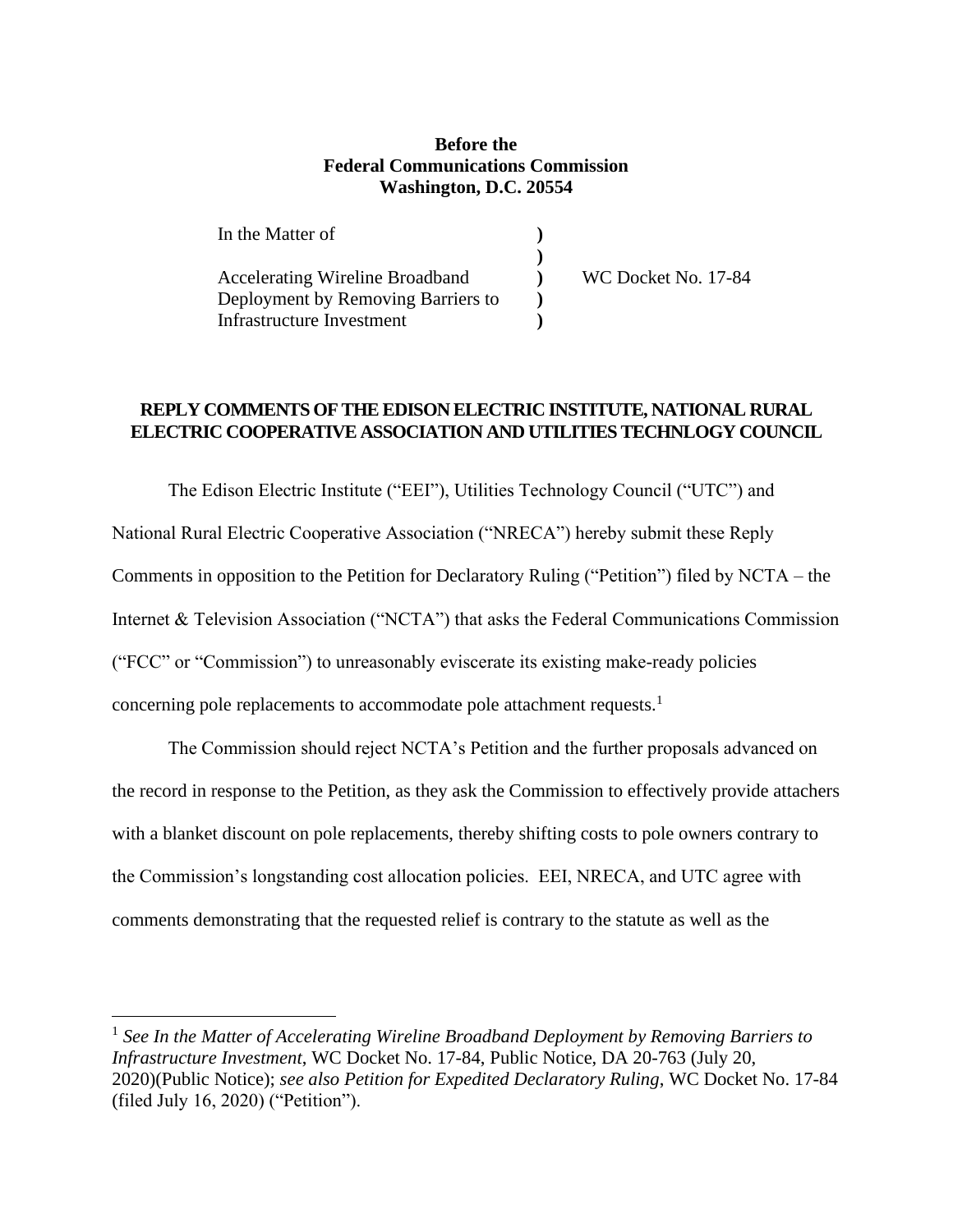Commission's own policy.<sup>2</sup> Moreover, the requested relief would undermine the Commission's current pole attachment rate structure by limiting recovery of one-time incremental costs that are caused by and directly and solely attributable to pole attachments. The Commission should reject NCTA's Petition and the further proposals by commenters that seek to expand the relief requested in the Petition.

### **REPLY COMMENTS**

EEI, NRECA and UTC oppose NCTA and other commenters that request relief that exceeds the Commission's authority, departs from longstanding pole attachment policies, and is wholly unsupported by any underlying facts and contradictory to the overriding goal of promoting broadband deployment. Conversely, EEI, NRECA and UTC support the comments by numerous utilities and other parties, who correctly observe that the requested relief cannot be granted through a declaratory ruling, and that it effectively represents a solution in search of a problem that would lead to disputes instead of resolving them. <sup>3</sup>

## <span id="page-5-0"></span>**I. Shifting pole replacement costs to pole owners contravenes the statute and the Commission's orders.**

EEI, NRECA and UTC agree with comments that recognize that NCTA and proponents are really asking the Commission to reverse its current make-ready policies to shift the majority of the costs of pole replacements made to accommodate new attachments to pole owners that perform this work.<sup>4</sup>

The Commission's cost causation principles are not ambiguous and its orders clearly

<sup>2</sup> *See, e.g.*, Comments of ExteNet Systems, Inc., WC Docket No. 17-84, at 5-6 (Filed September 2, 2020) ("ExteNet Systems, Inc. Comments").

<sup>3</sup> *See* 47 U.S.C. § 224. *See, e.g.*, Comments of the POWER Coalition, WC Docket No. 17-84, at iii (filed September 2, 2020) ("POWER Coalition Comments").

<sup>&</sup>lt;sup>4</sup> See, e.g., Comments of the Coalition of Concerned Utilities at 14-15 (filed September 2, 2020) ("Coalition of Concerned Utilities Comments").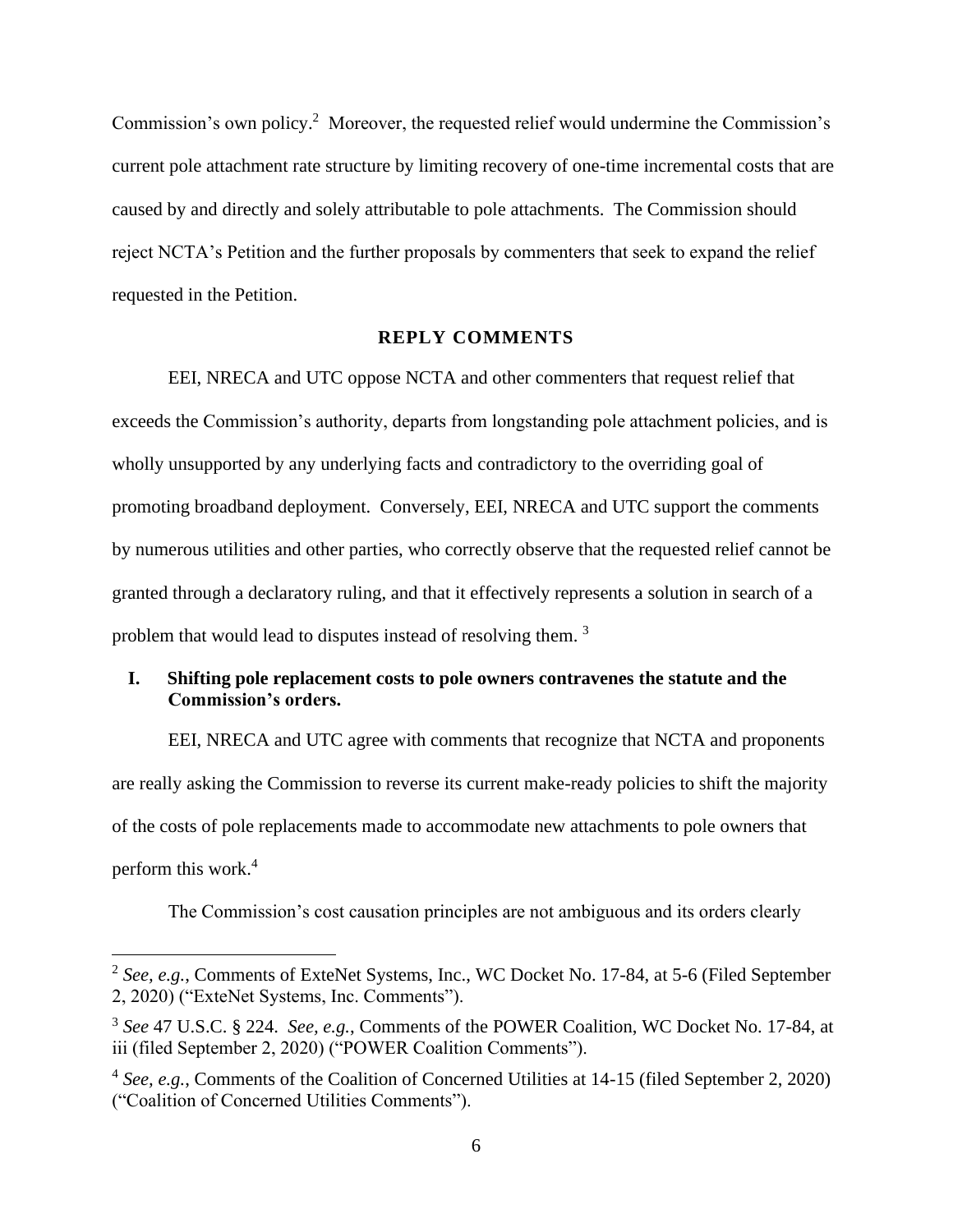demonstrate that pole owners are not responsible for pole replacement costs based on some vague, indefinite and unquantifiable benefits that may be incidental to accommodating pole access requests. USTelecom aptly states that the current rule allocating pole replacement costs "to all parties that benefit from the modification" precludes allocating costs to the pole owner.<sup>5</sup> Therefore, pole replacement fees are just and reasonable when the requesting entity avails itself of Section 224, including paying the regulated rental rates and the full cost of make-ready, including any poles replaced to accommodate the new attachments.<sup>6</sup> The Commission's existing make-ready policy with regard to pole replacements is grounded in the overall framework of Section 224 and key to its premise that utilities receive just compensation for their incremental costs under the existing rate structure.<sup>7</sup>

# <span id="page-6-0"></span>**A. The statute constrains the circumstances under which pole replacement costs due to insufficient pole capacity can be allocated beyond the entity initiating the request for access to the poles.**

EEI, NRECA and UTC agree with comments that demonstrate that under existing law,

where a pole replacement is due to insufficient capacity, pole owners are not responsible for the cost of expansions of capacity to accommodate attachers.<sup>8</sup>

<sup>5</sup> *See* Comments of USTelecom – The Broadband Association, WC Docket No. 17-84, at 3 (filed September 2, 2020)(" USTelecom Comments").

<sup>&</sup>lt;sup>6</sup> EEI, NRECA and UTC oppose the requested relief were to be applied to unserved areas or applied more broadly. *See* e.g., ExteNet Comments at 4; *see also* ACA Connects Comments, WC Docket No. 17-84, at 4 (filed September 2, 2020).

<sup>7</sup> *See, e.g.*, ExteNet Systems, Inc. Comments at 2.

<sup>&</sup>lt;sup>8</sup> See, e.g., Comments of the Electric Utilities, Ameren Service Company, American Electric Power Service Corporation, Duke Energy Corporation, El Paso Electric Company, Entergy Corporation, Southern Company, and Tampa Electric Company, WC Docket No. 17-84 (Filed September 2, 2020)(" Electric Utilities Comments"); *see also* USTelecom Comments; *see also* Comments of AT&T, WC Docket No. 17-84, (filed Sept. 2, 2020)("AT&T Comments").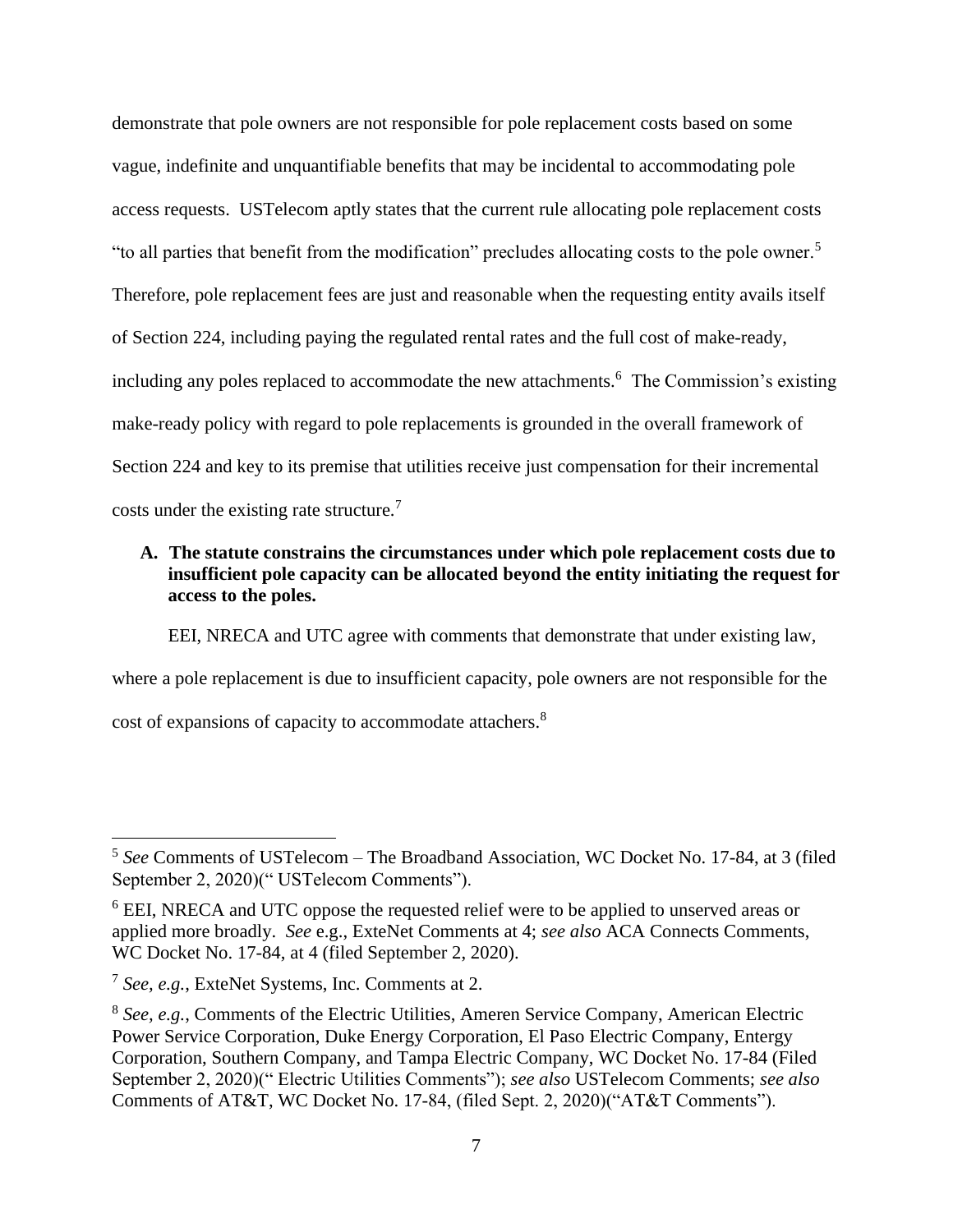## <span id="page-7-0"></span>**1. The Commission's jurisdiction over pole replacement costs is constrained by Section 224(h) and the Commission's Rule 1.1408(b).**

The Electric Utilities correctly note that while the statute was initially silent on the specific issue of allocating the costs of make-ready and pole replacements, the Commission deferred to contractual arrangements between pole owners and attachers on this issue until adopting rules and regulations regarding the allocation of make-ready and pole replacement costs after the 1996 amendments to the Pole Attachments Act, which included a new subsection  $224(h)$ .<sup>9</sup> In this regard, the Commission addressed Congress' expectations on how make-ready costs should be allocated when it implemented the 1996 amendments to the Pole Attachment Act, and in particular Section 224(h) that governs modification or alteration of a pole. The POWER Coalition explained that had Section 224(h) been intended to provide a cost allocation for pole replacements as proponents argue, Congress could have expressly used the term "replacement." However, Congress did not do so, and consistent with the Court's determination in *Southern Co. v. FCC*, the statute does not, and was never intended, to provide the Commission with jurisdiction to require utilities to replace poles to accommodate pole attachments.<sup>10</sup>

With respect to the Commission's policy under Section 224(h), Rule 1.1408(b)'s "directly benefit" limitation with respect to the allocation of pole replacement costs is a result of Congress's intent and the narrow legal authority granted to the Commission under the 1996 amendments to the Pole Attachment Act.<sup>11</sup> Accordingly, the Commission's policy establishes that if an attaching entity seeks to make an attachment on a facility that has no available capacity,

<sup>9</sup> *See* Electric Utilities Comments at 5-6.

<sup>10</sup> *See* POWER Coalition Comments at 15, citing to *Southern Co. v. FCC*, 293 F.3d 1338, 1346- 47 (11th Cir. 2002).

 $11$  The Commission has specifically attributed the "direct benefits" limitation in Rule 1.1408(b) to Section 224(h). *See In the Matter of Implementation of the Local Competition Provisions of the Telecommunications Act of 1996*, 11 FCC Rcd 15499, 16098, ¶ 1216 (1996)(the "*Local Competition Order*").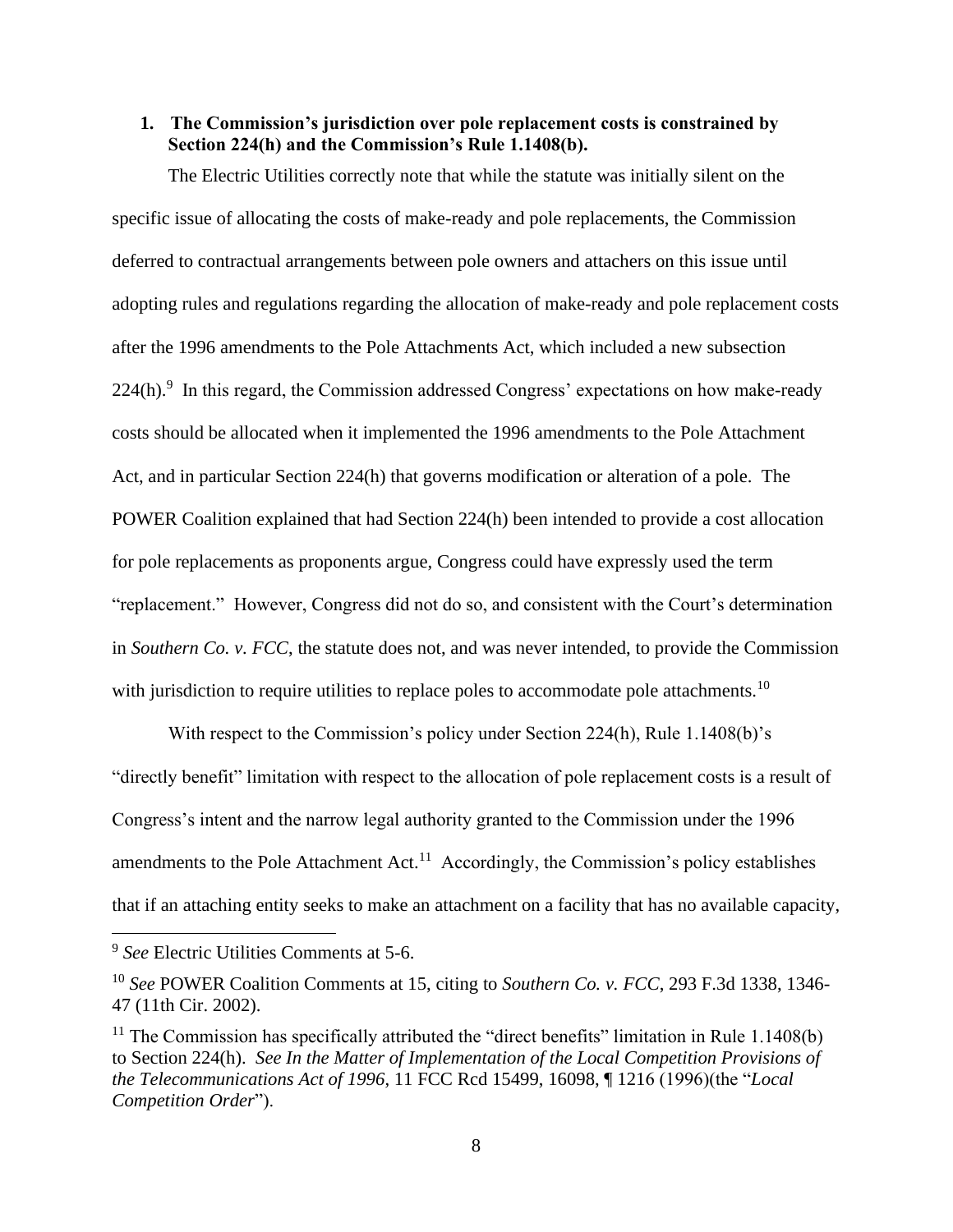the attaching entity bears the full costs of modifying the facility to create new capacity such as by replacing an existing pole with a taller pole.<sup>12</sup>

The Commission should reject erroneous attempts to characterize pole replacements as the functional equivalent of a modification within the meaning of Rule 1.1408(b), which was promulgated under Section 224(h) to address situations where a utility or an existing attacher uses a modification as an opportunity to bring its respective facilities into compliance with applicable safety or other requirements. While the utility and existing attachers arguably obtain an incidental benefit resulting from such pole modifications, they do not share in the costs because the costs would not have been incurred but for the need to accommodate the new attachment. Moreover, a pole replacement is distinctly different from a typical pole modification, because it is voluntarily provided by the utility in order to accommodate a request for pole attachments and the cost of the pole replacement would not have been incurred but for the need to accommodate the request for pole attachments.

The Commission in implementing Section 224(h) has therefore not treated pole replacements the same as "modifications."<sup>13</sup> The POWER Coalition explained that the plain text of the statue and the Commission's rule speak narrowly and precisely to an "alteration" or "modification of a facility." This limiting language distinguishes modifications of poles from wholesale pole replacements or change-outs, which are more complex and involve moving power lines and other pole owners' infrastructure.<sup>14</sup> The POWER Coalition therefore correctly concludes, consistent with the statute, the rule applies specifically to cases where a facility or

<sup>12</sup> *See id* at 16077, ¶ 1166.

<sup>&</sup>lt;sup>13</sup> EEI, NRECA and UTC and other comments have demonstrated that the Commission's policy rightly addresses modifications separately from pole replacements. *See* EEI, NRECA and UTC Comments at 14.

<sup>14</sup> *See* POWER Coalition Comments at 14.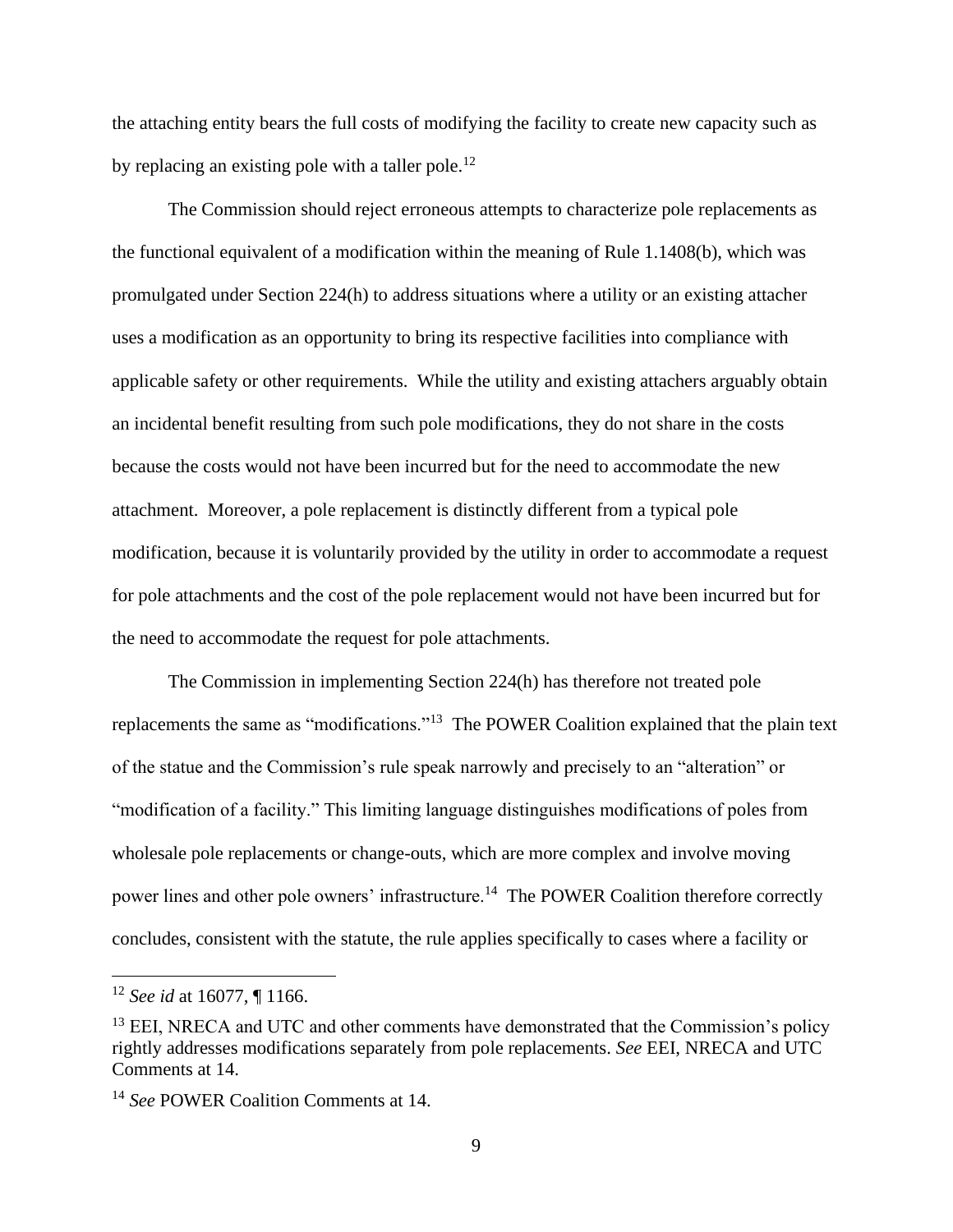attachment is modified, but not to cases where a pole is entirely replaced.

<span id="page-9-0"></span>**2. Utilities are not "direct beneficiaries" of poles replaced to meet a request for access to poles under Section 224.** 

EEI, NRECA, and UTC agree with comments that demonstrate the Commission's orders already make clear that where a pole is replaced to expand capacity to accommodate a proposed attachment it is the new attacher that is the direct beneficiary.<sup>15</sup> The Commission should dismiss comments that characterize pole owners as the direct or "chief beneficiary of the pole replacement."<sup>16</sup> The legislative history of the Pole Attachment Act as amended by the 1996 Telecommunications Act guides the Commission's present jurisdiction under Section 224(h) and its determination that pole owners do not share in the costs of a pole replaced to expand capacity to accommodate new pole attachments.<sup>17</sup> Moreover, in implementing Section 224(h), the Commission already rejected a request for pole owners to share in the cost of make-ready pole replacements performed to add additional capacity based on the attachers' argument that it afforded pole owners the opportunity to earn additional revenue.<sup>18</sup> Thus, there is no question or controversy in the Commission's rules or orders with respect to the fact that utilities are not direct beneficiaries of pole replacements that are made to accommodate new attachers. Moreover, any incidental benefits conferred on utilities are within the intent of Congress as provided within Section 224(h), and they are consistent with the Commission's overall Section 224 rate structure and pole attachment policies in order to avoid depriving utilities of just compensation for providing access and discouraging them from voluntarily replacing poles to

<sup>15</sup> *See* EEI, NRECA and UTC Comments at 14-17; *see also* Electric Utilities Comments at 11, and 24-27.

<sup>16</sup> *See, e.g.*, ExteNet Systems, Inc. Comments at 6.

<sup>17</sup> *See* Electric Utilities Comments at 25.

<sup>18</sup> *See id.* citing to *Local Competition Order* at ¶¶ 1214-1216.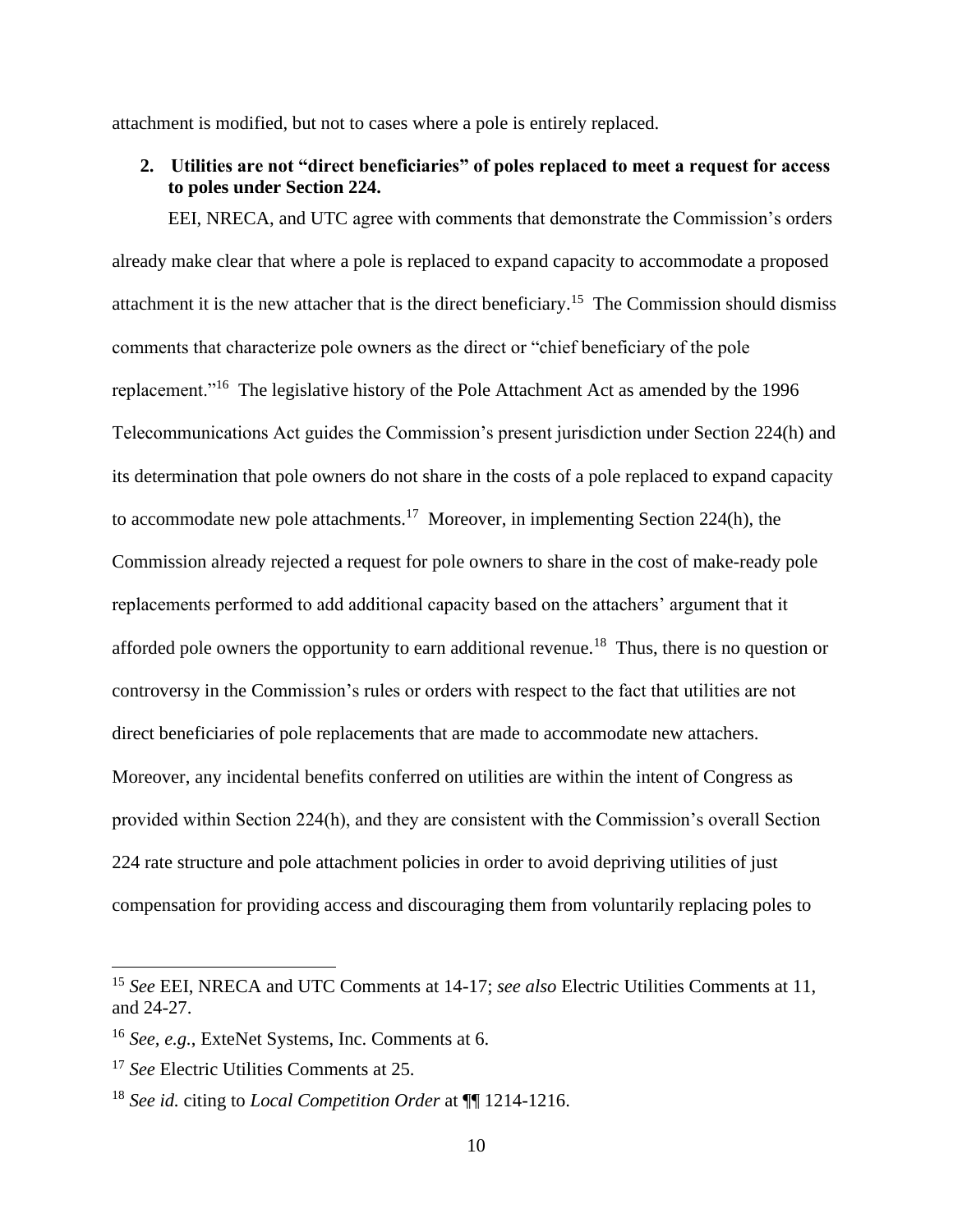provide additional capacity for attachments.

## <span id="page-10-0"></span>**B. Discounting costs for a pole replaced to accommodate new attachments because of insufficient capacity cannot be squared with the broader principles of the FCC's section 224 policy.**

EEI, NRECA, and UTC also agree that while Section 224(b)(1) provides the Commission with a general grant of jurisdiction, this general authority that does not control the more specific terms within Section 224(h). Thus, the Commission's orders make clear that where a pole must be changed-out to expand capacity to accommodate a proposed attachment, the new attachment is the "but for" cause of the cost of the new pole.<sup>19</sup>

EEI, NRECA, and UTC further agree with comments that point out that NCTA's requested relief would violate Section 224(f)'s prohibition against discriminatory access.<sup>20</sup> NCTA's requested relief would discriminate against existing attachers that have already paid the actual cost of make-ready work to accommodate their attachments. Existing attachers will be harmed by this rule because by shifting the costs of a pole replacement to pole owners those costs will then lead to an increase in pole attachment rates paid by all attachers, but this would also mean that existing attachers are paying for a benefit to the new attacher that they themselves do not enjoy.

EEI, NRECA and UTC maintain that Commission should not only reject NCTA's proposal as it would shift pole replacement costs to utilities and electric customers but also because it would wholly undermine the Commission's own rationale for adopting the 2011 Telecom Rate. There, the Commission explained that the rate was reasonable because utilities were able to recover their incremental costs of pole replacements. NCTA's petition would effectively deny utilities cost recovery of their incremental costs of pole replacements, thereby

<sup>19</sup> *See* Electric Utilities Comments at 11-12.

<sup>20</sup> *See* Coalition of Concerned Utilities at 15-16.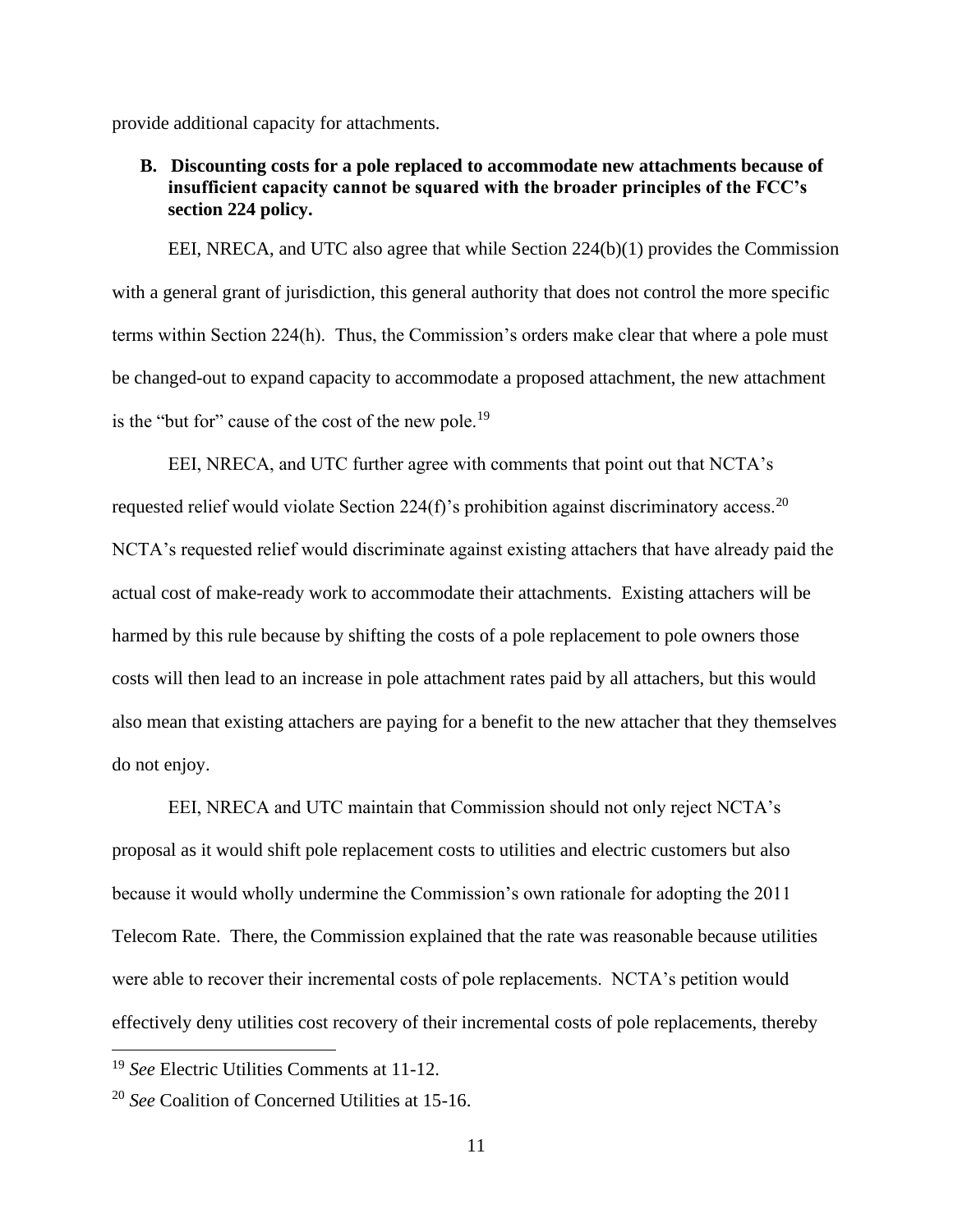negating the Commission's underlying rationale for the 2011 Telecom Rate. Importantly, the Commission recognized that pole owners would be encouraged to provide pole replacements because they would not bear any significant risk of unrecovered pole investment undertaken to accommodate a third-party attacher. This also recognizes the fact that the utility is not under any legal or regulatory obligation to replace a pole due to insufficient capacity to accommodate additional pole attachments nor without full recovery of its costs to perform the work.<sup>21</sup>

## <span id="page-11-0"></span>**II. There is no need to clarify the Commission's rules and policy concerning cost responsibility for modifications to bring poles and existing attachments into compliance with applicable safety and other requirements.**

Contrary to some comments that complain that there are poles that must be replaced due to preexisting safety conditions and contend that this justifies declaratory relief, the Commission should address these issues – if at all – in an enforcement setting where the evidence and the specific facts of the case can be determined. While individual disputes may arise over the presence of pre-existing safety violations, there is no widespread controversy with respect to the Commission's policy and rules that puts responsibility for correcting these safety issues and compliance with other requirements on the pole owner and existing attachers.

The Commission's rules are clear that a "utility may not charge a new attacher to bring poles, attachments, or third-party equipment into compliance with current published safety, reliability and pole owner construction standards guidelines if such poles, attachments, or thirdparty equipment were out of compliance because of work performed by a party other than the

 $21$  Per the Commission's policy an attacher is not simply causally responsible for some aspects of the pole replacement, e.g., timing, but not for the replacement itself. *See* ACA Connects Comments at 17. Nor is the only cost actually caused by the attacher the cost of prematurely retiring an old pole. *See* Comments of Altice USA, Inc., WC Docket No. 17-84, at 3 (filed Sept. 2, 2020).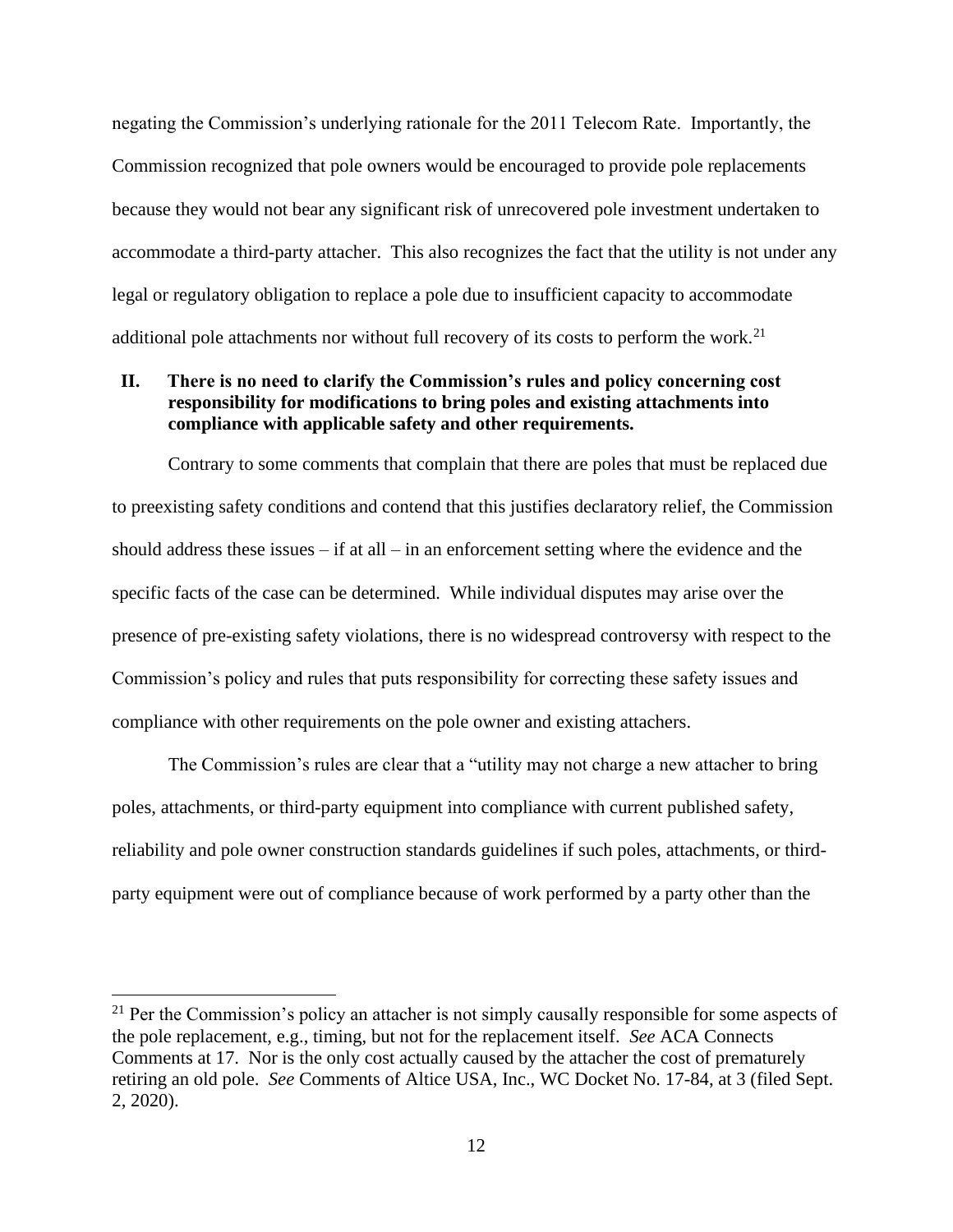new attacher prior to the new attachment.<sup>22</sup> In the *Third Wireline Infrastructure Order*, the Commission held that new attachers are not responsible for the costs associated with bringing poles or third-party equipment into compliance with current safety and pole owner construction standard to the extent there were pre-existing violations.<sup>23</sup> The Commission further clarified this point in 2018 observing the new attachment may precipitate correction of the preexisting violation, but it is the violation itself that causes the costs, not the new attacher.<sup>24</sup> Hence, there is no question or controversy for the Commission to clarify with respect to its rules and polices concerning the responsibility for remediation costs.

## <span id="page-12-0"></span>**III. The Commission should dismiss the Petition as the issues raised cannot be addressed summarily and outside of a rulemaking.**

The Commission should not use a Petition for Declaratory Ruling to summarily reverse its long standing policies regarding cost recovery for pole modification and pole replacement costs. USTelecom, AT&T and other comments correctly point out that what NCTA and proponents characterize as a request for clarification is in fact a request to extensively revise the Commission's rules in a manner that would shift costs from attachers to pole owners.<sup>25</sup> USTelecom is correct that NCTA's Petition is not the right procedural vehicle and that NCTA and proponents ask the Commission to do far more than terminate a controversy or remove

<sup>22</sup> *See* 47 C.F.R. § 1.1411(d)(4).

<sup>23</sup> *See Accelerating Wireline Broadband Deployment by Removing Barriers to Infrastructure Investment*, WT Docket No. 17-29, WC Docket No. 17-84, Third Report and Order and Declaratory Ruling, 33 FCC Rcd 7705, at ¶¶ 121-122 (2018) ("*Third Wireline Infrastructure Order*").

<sup>24</sup> *See* Comments of INCOMPAS Comments, WC Docket No. 17-84, at 5 (filed September 2, 2020).

<sup>&</sup>lt;sup>25</sup> See Coalition of Concerned Utilities Comments at 14-15 (arguing that the "clarifications" the Petition seeks are rule changes that require more a more formal notice and rulemaking).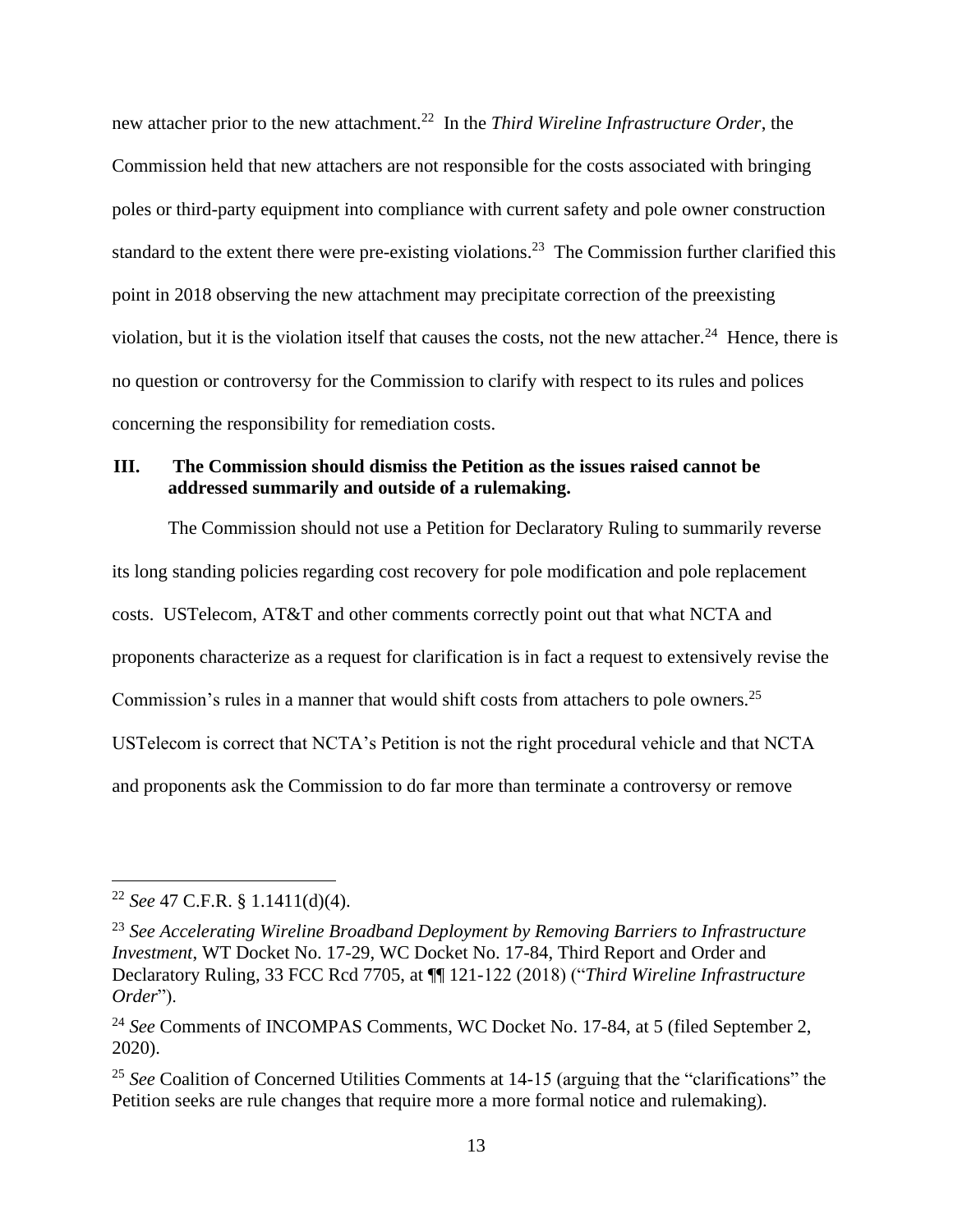uncertainty.<sup>26</sup> In addition to NCTA's Petition, comments such as ACA Connects include proposals for entirely new rules, even things like the creation of databases that are far beyond a clarification of the Commission's rules. ExteNet also goes far afield from NCTA's pretextual request for a clarification, not only proposing to shift costs to pole owners but also to "require pole owners to provide the age and planned replacement date for their poles."<sup>27</sup>

USTelecom is entirely correct that the Commission cannot achieve these requests by "interpreting" or clarifying an existing rule that leaves no room for the outcome the Petition and comments seek.<sup>28</sup> A rulemaking is the only appropriate venue for any changes to existing pole attachment regulations, and AT&T is correct that reconsideration of the Commission's "cost causer rule and of the Commission's priorities that led to its enactment would have to be considered in a rulemaking."<sup>29</sup> The Commission could consider revoking or revising its current cost-allocation rule, but must do so consistent with applicable process, procedure and precedent. CenturyLink is also correct that the Petition actually presents no uncertainty or controversy in the Commission's rules, and the Commission should not allow NCTA to circumvent the process for requesting a rulemaking.<sup>30</sup> Moreover, the Electric Utilities are correct to emphasize that Congress (through adoption of Section 224(h) and the Commission (through Rule 1.408) have spoken directly to the issues and made clear utilities are not responsible for pole replacement

<sup>&</sup>lt;sup>26</sup> ACA Connects does not merely ask for clarification, it asks the Commission to adopt a number of entirely new policies to effectuate shifting costs to pole owners. *See* ACA Connects Comments at 7-8.

<sup>27</sup> ExteNet Systems, Inc Comments. at 6.

<sup>28</sup> *See* USTelecom Comments at 4.

<sup>29</sup> *See* AT&T Comments at 3.

<sup>30</sup> *See* Comments of CenturyLink Comments, WC Docket No. 17-84, at 4 (filed Sept. 2, 2020).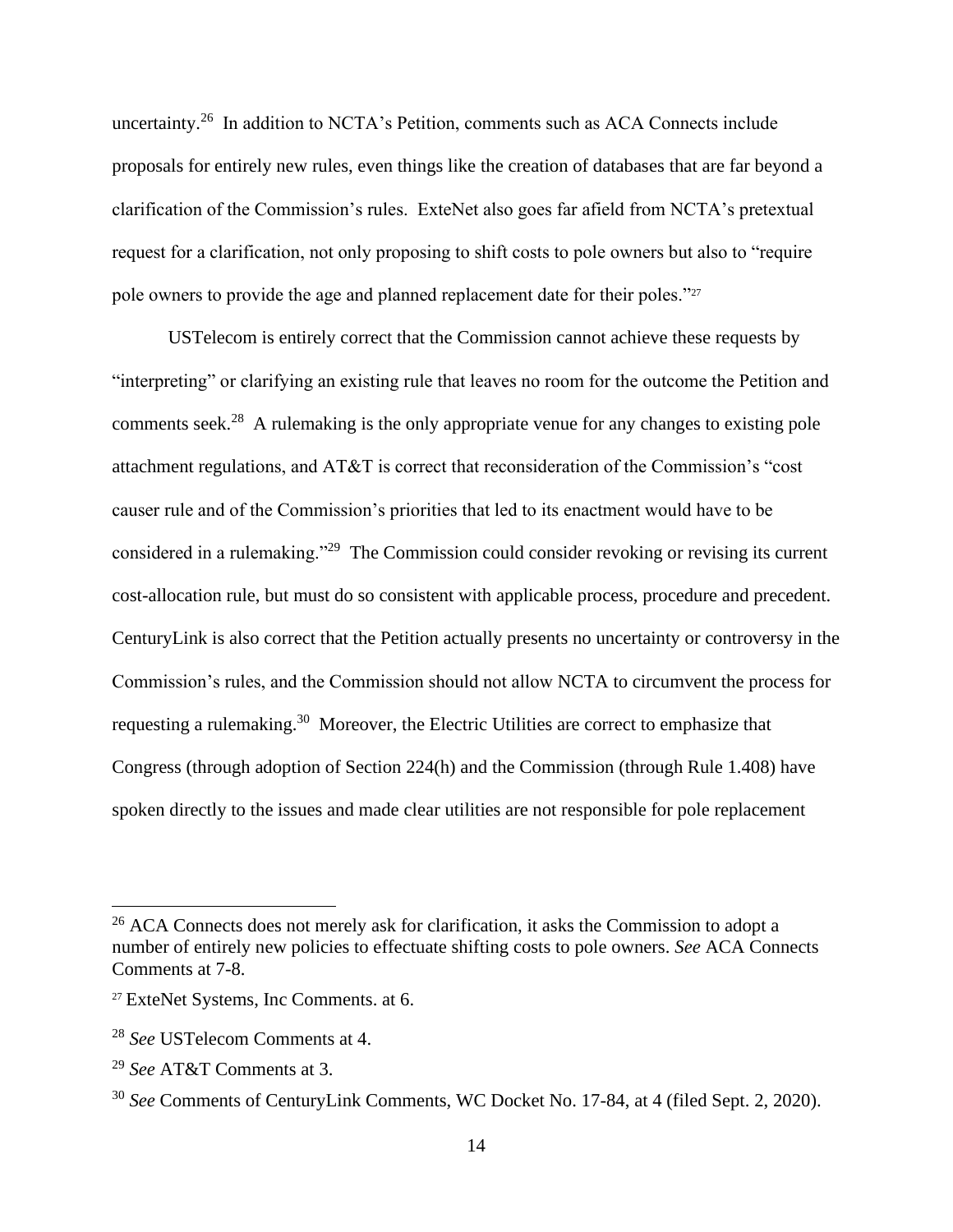costs necessitated by expansions of capacity.<sup>31</sup>

NCTA and proponents have advanced proposals based on flawed premises, and USTelecom and AT&T are correct that that the Petition and other proposals in the docket will only raise more uncertainty than clarity.<sup>32</sup> Both AT&T and USTelecom and other comments in the proceeding raise valid questions including whether the requested relief would substantially promote broadband access in unserved areas or other areas. In this regard, EEI, NRECA, and UTC agree with the Electric Utilities that the Commission should instead seek to promote innovative and mutually beneficial solutions as opposed to entertaining justifications for using the government to effect cross-industry subsidies to support broadband deployments.<sup>33</sup>

# <span id="page-14-0"></span>**IV. Previous rulemakings do not provide a legal foundation for NCTA's Petition.**

The Commission should also dismiss arguments that the Commission may proceed on NCTA's Petition for Declaratory Ruling on the basis of its 2017 Notice of Proposed Rulemaking ("NPRM").<sup>34</sup> The notion that the Commission's 2017 NPRM provides perpetual notice of potential rule changes is absurd, particularly considering the fact that the Commission itself did not ultimately adopt any of these potential rule changes in its 2018 Report and Order. Not only is it irrational to suggest that notice exists when the Commission declined to adopt these proposals, but this theory seems to call into question the finality of the Commission's 2018 Report and Order altogether.<sup>35</sup>

<sup>31</sup> *See* Electric Utilities Comments at 11.

<sup>&</sup>lt;sup>32</sup> *See* UST elecom Comments at 4 (describing numerous questions raised by the Petition).

<sup>33</sup> *See* Electric Utilities Comments at 33.

<sup>34</sup> *See, e.g.*, ACA Connects Comments; *see also* Comments of Charter Communications, WC Docket No. 17-84, at 13 (filed Sept. 2, 2020).

<sup>35</sup> *See* ACA Connects Comments at 23.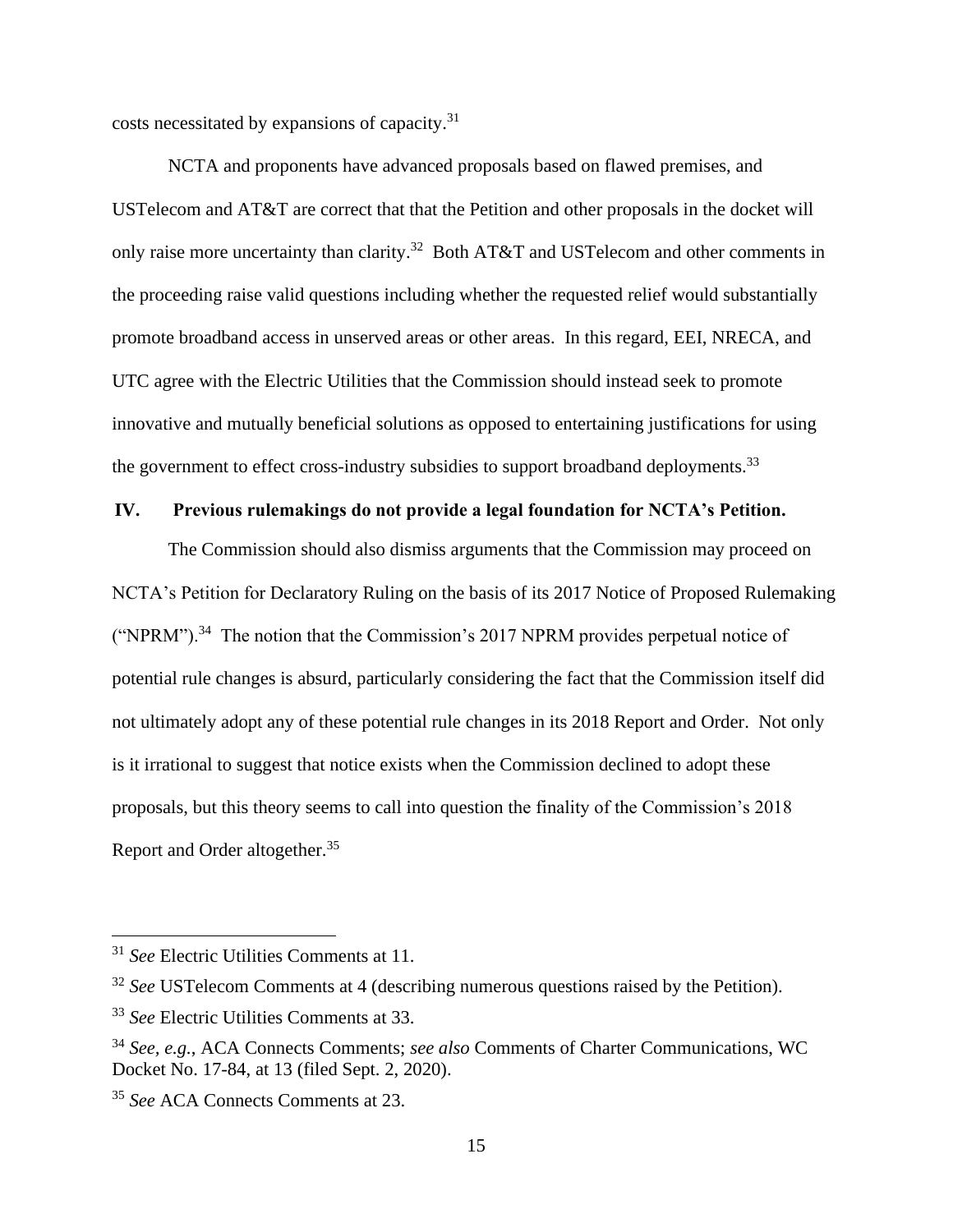#### **CONCLUSION**

<span id="page-15-0"></span>For the reasons set forth herein, EEI, NRECA and UTC oppose the NCTA's Petition and urge the Commission not to provide the requested relief through a declaratory ruling. NCTA's requested relief is based on flawed premises and would not substantially promote broadband access in unserved areas. As discussed, the requested relief contradicts the Commission's long standing policies regarding cost recovery based on cost-causation including cost recovery of pole modification costs. Administratively shifting costs for pole replacements onto electric customers would have the unintended consequence of undermining the Commission's very rationale for its current pole attachment rate structure. Furthermore, the requested relief involves complex and complicated matters regarding allocation of costs and apportionment of benefits, as well as underlying engineering, capacity and safety considerations that cannot be summarily addressed through a declaratory ruling.

Respectfully submitted,

#### EDISON ELECTRIC INSTITUTE

/s/ Aryeh B. Fishman Aryeh B. Fishman Associate General Counsel, Regulatory Legal Affairs 701 Pennsylvania Avenue NW Washington, D.C. 2000 202-508-5023wmb

#### UTILITIES TECHNOLOGY COUNCIL

/s/ Brett Kilbourne Brett Kilbourne Vice President Policy and General Counsel Utilities Technology Council 2550 South Clark Street, Suite 960 Arlington, VA 22202 202-872-0030